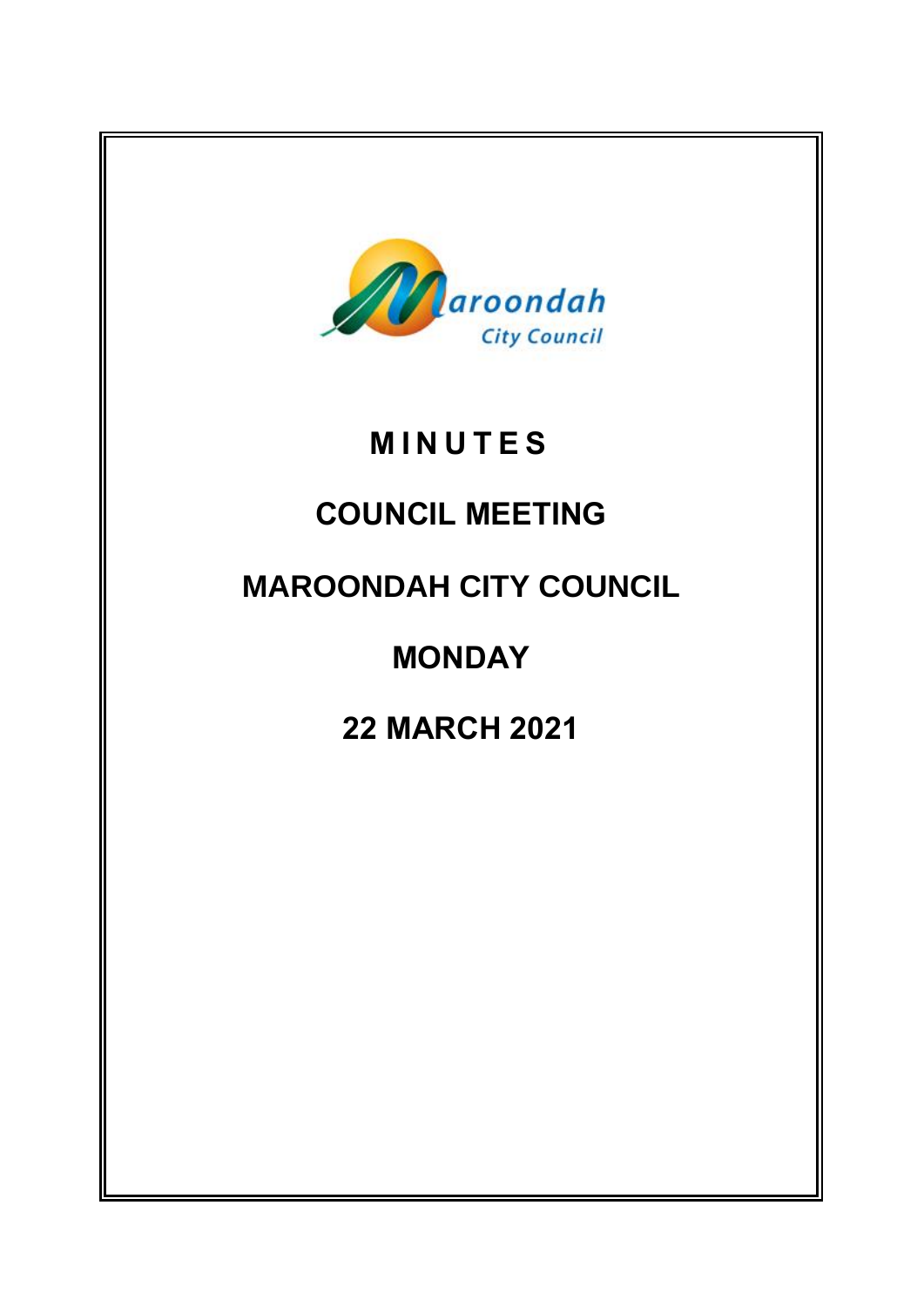Minutes of the Council Meeting held in the Council Chamber, Realm, on Monday 22 March 2021 at 7:30pm.

## **PRESENT**

| Cr Kylie Spears (Mayor)       | Wombolano                                       |
|-------------------------------|-------------------------------------------------|
| Cr Nora Lamont (Deputy Mayor) | Wonga                                           |
| Cr Marijke Graham             | Barngeong                                       |
| Cr Tony Dib, OAM JP           | <b>Bungalook</b>                                |
| Cr Mike Symon                 | Jubilee                                         |
| Cr Suzy Stojanovic            | <b>McAlpin</b>                                  |
| Cr Paul Macdonald             | Tarralla                                        |
| Cr Rob Steane                 | Yarrunga                                        |
| Steve Kozlowski               | <b>Chief Executive Officer</b>                  |
| Dale Muir                     | <b>Acting Director Corporate Services</b>       |
| <b>Grant Meyer</b>            | <b>Acting Director Strategy &amp; Community</b> |
| Adam Todorov                  | Director Operations, Assets & Leisure           |
| <b>Andrew Fuaux</b>           | Director Development & Amenity                  |
| <b>Chloe Messerle</b>         | Governance Officer                              |
|                               |                                                 |

*Due to technical difficulties audio was not recorded for the following section of the meeting.* 

The Mayor, upon opening the meeting advised that;

- This Council Meeting is being conducted and live streamed due to the COVID-19 Pandemic
- If there is a disconnection of Council's live-stream, the meeting will be adjourned for up to 15 minutes
- If, however the live-stream connection cannot be restored within the 15 minutes, then the meeting will be adjourned to a date and time as resolved by Council

The Chief Executive Officer read the following Statement of Recording -

*"Ladies & Gentlemen - Please note that this meeting is being recorded and streamed live on the internet. Due to the current COVID restrictions the gallery is closed to the public."*

The prayer was read by the Deputy Mayor, Cr Nora Lamont.

The Acknowledgement of Country was read by the Mayor.

The Mayor also spoke about Harmony Week which was held between the 15 and 21 March 2021. Harmony Week is held each year in March and celebrates Australia's cultural diversity. The week incorporates celebrations that include promoting inclusiveness, respect and a sense of belonging for everyone.

*Due to technical difficulties audio was not recorded for the previous section of the meeting.*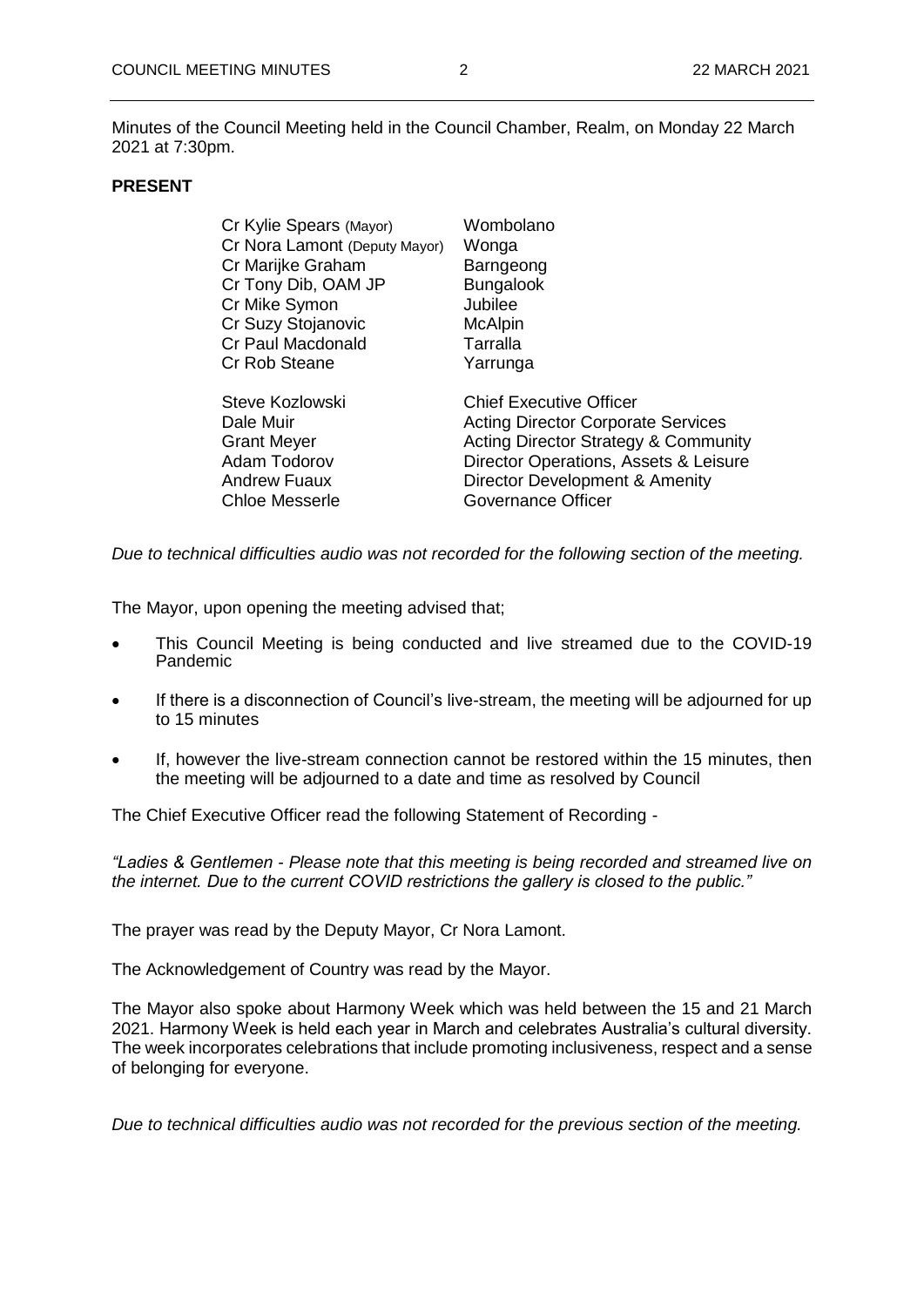#### **APOLOGIES**

Cr Tasa Damante Wicklow

## **DECLARATION OF INTERESTS**

Nil

#### **CONFIRMATION OF MINUTES**

MOVED CR LAMONT, SECONDED CR STOJANOVIC 18/21

## **THAT THE MINUTES OF THE ORDINARY COUNCIL MEETING HELD ON MONDAY, 15 FEBRUARY 2021 BE CONFIRMED.**

**CARRIED**

#### **PUBLIC QUESTION TIME**

#### Question: Mr Neil Rose, U3A Member

*"The Committee of U3A Croydon and I would like to know the total extent of Maroondah Council funding, including all other government grants and special purpose grants for equipment and other services to U3A Ringwood at their Parkwood Community Hub facility. I have been shown over their facility there and I am in just awe of their competence and management to secure such a deal with Council. I have no problem with Council supporting such a worthy organisation as U3A Ringwood. I believe that this is the correct role of Local Government.* 

#### Response: Director Operations, Assets and Leisure

*"The Parkwood Community Hub was established in 2015, following a land swap agreement with the State Government, and following an approximate \$250,000 Council funded redevelopment of the former school facility to make it suitable for use by multiple community groups.*

*Ringwood U3A is one (1) of four (4) community groups that lease space within the Hub, and over the past few years they've received minor funding for equipment (of approx. \$2,000) and for minor facility improvements in response to requests.*

*Further information can be provided to Croydon U3A, if required."*

#### Question: Mr Neil Rose, U3A Member

*"The Committee of U3A Croydon and I would like to know the total extent of Maroondah Council funding to U3A Croydon over the same period as for U3A Ringwood. In particular our members would like to know why a \$2M grant promised by our local MP, Mr Michael Sukkar, to fund accommodation for U3A Croydon has been unspent for 2 years now, when apparently all other grants are being currently acted upon by Maroondah Council. U3A Croydon Committee was recently briefed by Council Officers about the future of the Croydon Community Wellbeing Hub B and taken on an onsite tour of the unfinished, refurbished Croydon Council offices. They had nice coloured plans to show us with separate areas for* each of the intended user groups, all except U3A Croydon. We were advised that the *promised \$2M grant would be defrayed into the Council global budget for the Wellbeing Hubs, without any reference to exclusive accommodation for the members and classes of U3A*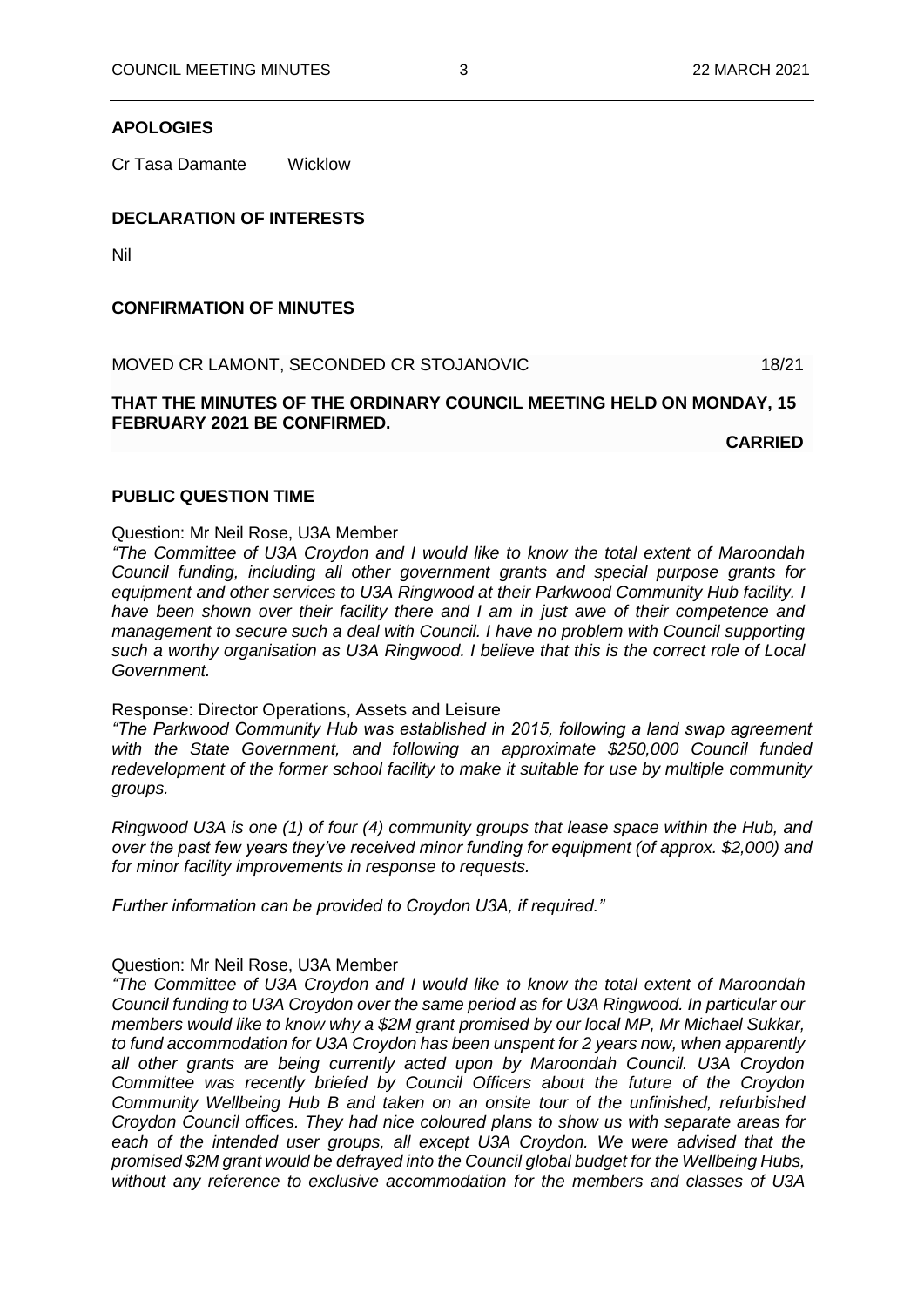*Croydon. Recently, I received an email from Maroondah Council requesting that we agree to Council facilitating a service agreement with the Federal Government to access the \$2M grant ASAP. U3A Committee believes that there are better options for that grant other than to prop up Council's budget. Our members would like to know why this urgent haste after, 2 years, to access the grant and what firm proposals does Council have to put to U3A Croydon to provide exclusive accommodation for our 900 members and over 90 classes. Why are we being treated differently to the Dorset Recreation Reserve upgrade (\$2M grant +) and the new Eastern Ranges Pavilion (\$4.5M grant +)? Is Maroondah Council just being ageist or does that support of sporting clubs have greater priority than an organisation such as U3A Croydon - unpaid volunteers working for and dedicated to the health, welfare and further education of the senior members of Maroondah?"*

Response: Director Operations, Assets and Leisure

*"Council Officers have had a number of discussions with Croydon U3A representatives over the past few years, in relation to the Croydon Community Wellbeing Precinct, and the possible opportunities within the proposed wellbeing hubs.*

*It should be noted that all Council facility projects are focused on the provision of spaces that are multipurpose, for a diverse range of services and activities, for the community.*

*In response to correspondence received from Croydon U3AonFriday, Council Officers will arrange to meet with Croydon U3Arepresentativesas soon as possible, to further discuss accommodation within the Croydon area."*

#### **OFFICERS' REPORTS**

## **DIRECTOR CORPORATE SERVICES**

| ATTENDANCE REPORT                | ITEM 1 |
|----------------------------------|--------|
| MOVED CR STEANE, SECONDED CR DIB | 19/21  |

## **THAT COUNCIL RECEIVES AND NOTES THE REPORTS AS PRESENTED BY COUNCILLORS**

#### **CARRIED**

Councillors who spoke to their reports - Crs Spears, Lamont, Graham, Dib, Symon, Stojanovic, Macdonald and Steane

Cr Spears (Mayor)

- 16/02 Eastern Regional Group Pre-Meeting
- 17/02 Australian Local Government Women's Association Virtual Committee Meeting
- 18/02 Mayoral Video Filming for Maroondah News
- 19/02 Mayoral Highland Games Introduction Video Filming
- 22/02 Meeting with Mr Jackson Taylor MP, State Member for Baywater
- 22/02 Victorian Local Government Association Councillor Induction Session
- 23/02 Meeting with East Ringwood Football Club
- 23/02 Heathmont Uniting Church Community Lifestyle Centre Annual General Meeting
- 23/02 Virtual Community Event Anxiety and Loneliness Workshop with Ms Sarah Wilson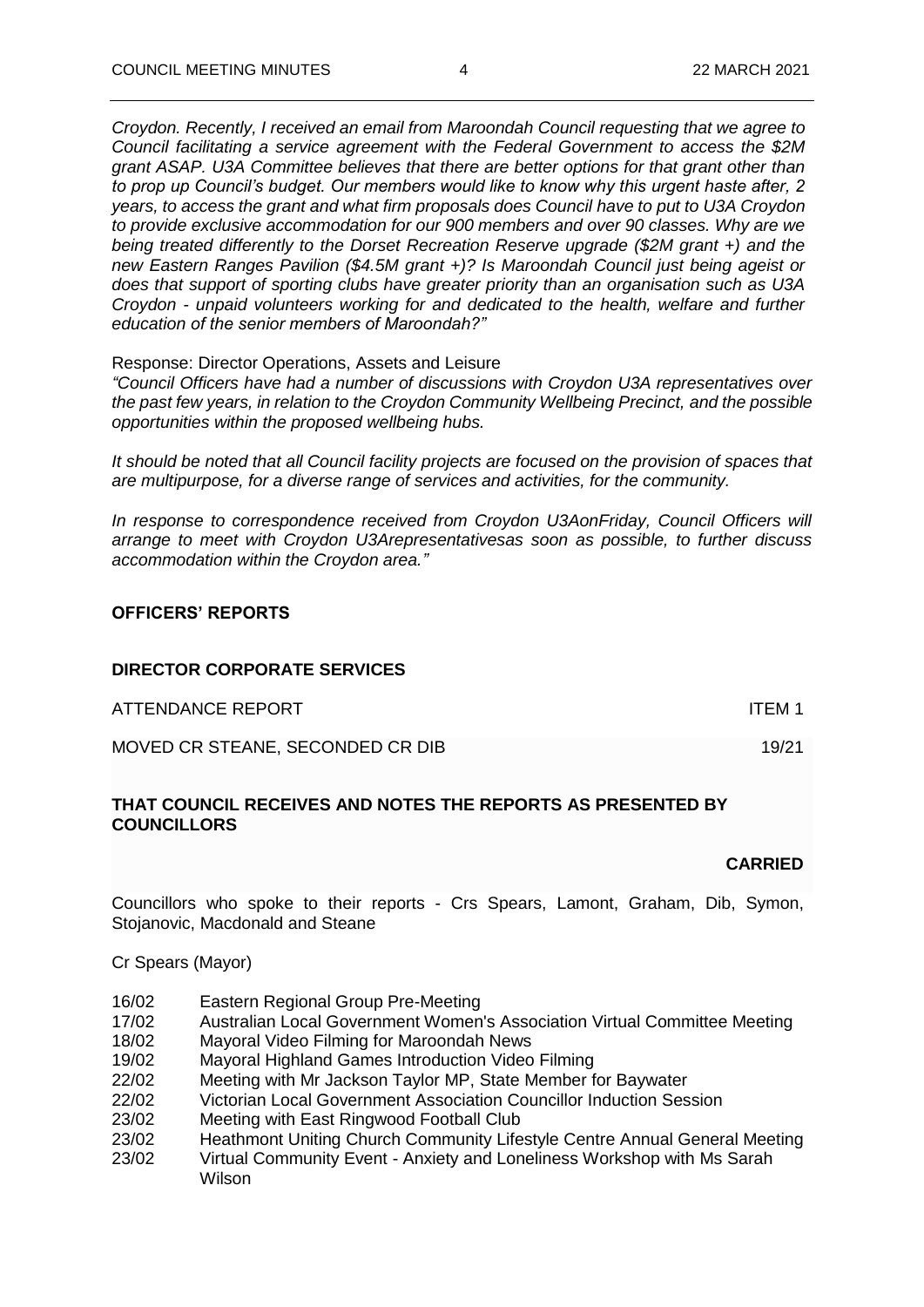- 24/02 Planning Consultation Meeting 229 Maroondah Highway, Ringwood
- 25/02 Eastern Regional Libraries Board Meeting
- 25/02 3rd Ringwood East Scout Group Presentations and Function
- 26/02 Eastern Regional Group Meeting
- 27/02 Maroondah Highland Games Virtual Event
- 02/03 Australian Local Government Women's Association Virtual Meeting
- 03/03 Meeting with Heathmont Resident
- 04/03 Maroondah International Women's Day Event
- 04/03 Meeting with Heathmont Resident
- 04/03 Maroondah Federation Estate Gallery Exhibition Opening Mr Barry Clarris and Ms Nina Ryan
- 09/03 Victorian Local Government Association International Women's Day Event
- 09/03 Mayoral Video Filming for Maroondah News
- 09/03 Maroondah Business Group Networking Dinner
- 10/03 Australian Local Government Women's Association Virtual Meeting
- 10/03 Meeting with Heathmont Resident
- 10/03 Meeting with South Croydon Football Club Cheong Park Development
- 10/03 Australian Local Government Women's Association Virtual Mentoring Program Launch
- 11/03 Resident 100th Birthday Celebration Function<br>12/03 Meeting with Mr Brad Battin MP. State Membe
- Meeting with Mr Brad Battin MP, State Member for Gembrook and The Hon Bruce Atkinson MLC, Eastern Metropolitan Region
- 12/03 Eastwood Primary School Visit
- 17/03 North Ringwood Community House Annual General Meeting
- 17/03 Rotary Club of Maroondah Meeting
- 18/03 Safe Futures Annual General Meeting
- 18/03 Attendance at 32nd Annual Croydon and Montrose Charity Golf Day
- 18/03 Central Ringwood Community Centre Youth Careers Expo
- 22/03 Councillor Video Filming for Maroondah In Focus
- 18/02 Australian Local Government Women's Association Mentor Training
- 22/03 Councillor Video Filming
- 22/03 Meeting Ringwood Resident
- 24/02 International Women's Day Filming for Eastland

Cr Lamont (Deputy Mayor)

- 16/02 Eastern Regional Group Pre- Meeting
- 22/02 Meeting with Mr Jackson Taylor MP, State Member for Bayswater
- 22/02 Victorian Local Government Association Councillor Induction Session
- 23/02 Virtual Community Event Anxiety and Loneliness Workshop with Ms Sarah Wilson
- 24/02 Eastland International Women's Day Filming
- 26/02 Eastern Regional Group Meeting
- 27/02 Maroondah Highland Games Virtual Event
- 04/03 International Women's Day Event
- 04/03 Eastern Radio FM Appearance
- 04/03 Heritage Reference Group Meeting
- 09/03 Maroondah Business Group Networking Dinner
- 12/03 Meeting with Mr Brad Battin MP, State Member for Gembrook and The Hon Bruce Atkinson MLC, Eastern Metropolitan Region
- 22/03 Councillor Video Filming for Maroondah In Focus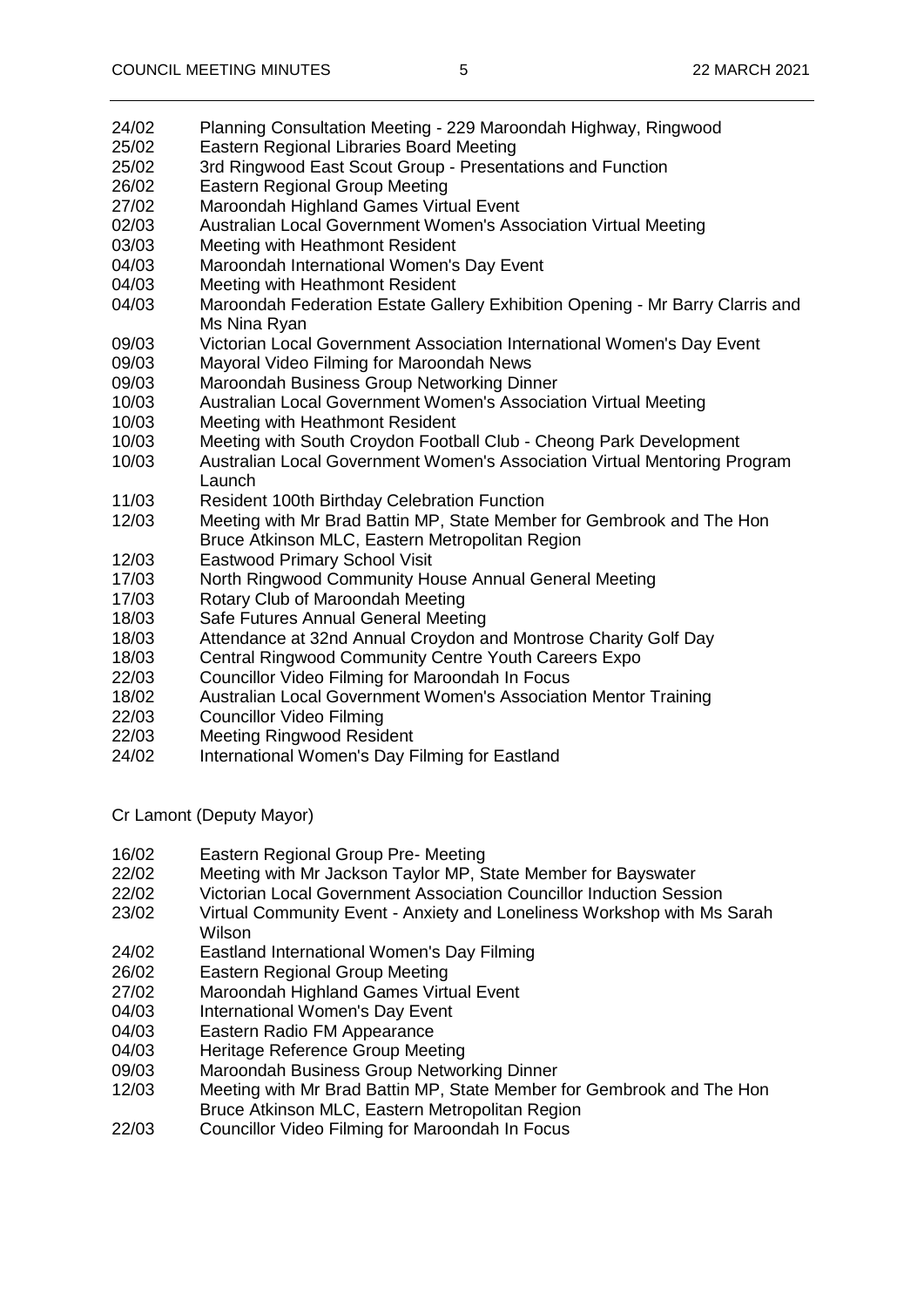## Cr Graham

- 22/02 Filming for Sustainability Conference Video
- 22/02 Victorian Local Government Association Councillor Induction Session
- 23/02 Virtual Community Event Anxiety and Loneliness Workshop with Ms Sarah Wilson
- 26/02 'Learning for Sustainability' Virtual Conference with Yarra Ranges Council
- 02/03 Maroondah Environment Advisory Committee Meeting
- 03/03 Communities of Wellbeing Steering Committee Meeting
- 04/03 International Women's Day Event
- 18/03 Safe Futures Annual General Meeting
- 18/03 Eastern Transport Coalition Meeting
- 22/03 Councillor Video Filming for Maroondah In Focus
- 18/02 Eastern Transport Coalition Meeting
- 18/02 Australian Local Government Women's Association Mentoring Training
- 19/02 Fresh Theatre *'Romeo and Juliet'* Performance in The Backyard
- 25/02 Eastern Alliance Greenhouse Association Executive Meeting
- 10/03 Australian Local Government Women's Association Mentoring Program Launch

## Cr Dib

- 22/02 Victorian Local Government Association Councillor Induction Session
- 23/02 Virtual Community Event Anxiety and Loneliness Workshop with Ms Sarah **Wilson**
- 04/03 International Women's Day Event<br>04/03 Maroondah Federation Estate Gal
- Maroondah Federation Estate Gallery Exhibition Opening Mr Barry Clarris and Ms Nina Ryan
- 09/03 Maroondah Business Group Networking Function
- 18/03 Safe Futures Annual General Meeting
- 22/03 Councillor Video Filming for Maroondah In Focus

## Cr Symon

- 17/02 Local Government Working Group on Gambling Virtual Meeting
- 17/02 Australian Institute of Company Directors Turnaround Fundamentals and Board Resilience During a Tough Time Webinar
- 20/02 Australian Institute of Company Directors Training COVID-19 Webinar
- 22/02 Victorian Local Government Association Councillor Induction Session
- 23/02 Virtual Community Event Anxiety and Loneliness Workshop with Ms Sarah Wilson
- 23/02 Heathmont Uniting Church Community Lifestyle Annual General Meeting
- 24/02 Municipal Association of Victoria Presidential Virtual Candidate Forum
- 04/03 International Women's Day Event
- 04/03 Maroondah Federation Estate Gallery Exhibition Opening Mr Barry Clarris and Ms Nina Ryan
- 05/03 Municipal Association of Victoria Board Election Ballot Count
- 09/03 Maroondah Business Group Networking Dinner
- 17/03 Maroondah Arts Advisory Committee Meeting
- 18/03 Safe Futures Annual General Meeting<br>22/03 Councillor Video Filming for Maroonda
- Councillor Video Filming for Maroondah In Focus
- 10/03 Heatherdale Community Action Group Meeting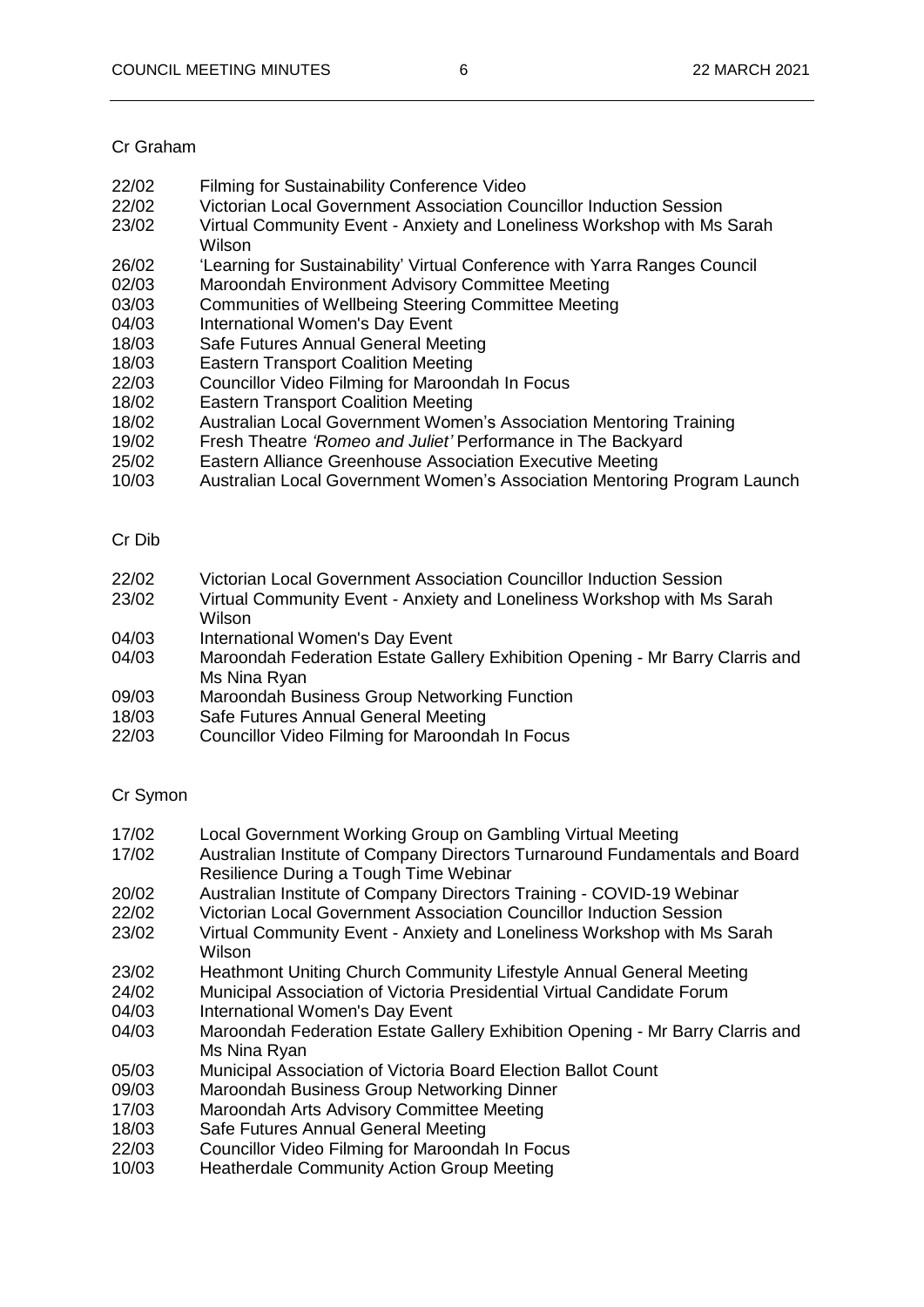- 17/03 Victorian Road Safety Strategy 2021-30 & Community Road Safety Grants Virtual Meeting
- 19/03 Australian Institute of Company Directors Effective Chairing of Difficult Meetings - Virtual session

#### Cr Stojanovic

- 22/02 Victorian Local Government Association Councillor Induction Session
- 23/02 Meeting with Ainslie Park Stakeholders
- 27/02 Fresh Theatre *'Romeo and Juliet'* Performance in The Backyard
- 02/03 Maroondah Environment Advisory Committee Meeting
- 03/03 Communities of Wellbeing Steering Committee Meeting
- 04/03 International Women's Day Event
- 04/03 Maroondah Federation Estate Gallery Exhibition Opening Mr Barry Clarris and Ms Nina Ryan
- 09/03 Maroondah Business Group Networking Dinner
- 17/03 Gender Equality Act Road Show for Local Government Virtual Event held by Australian Services Union

#### Cr Macdonald

- 09/03 Maroondah Business Group Networking Dinner
- 18/03 32nd Annual Croydon and Montrose Rotary Golf Day

#### Cr Damante

| 16/02 | <b>Graffiti Arts Project Meeting</b> |  |
|-------|--------------------------------------|--|
|-------|--------------------------------------|--|

- 18/02 Eastern Transport Coalition Meeting
- 22/02 Victorian Local Government Association Councillor Induction Session
- 23/02 Planning Consultation Meeting 164 Main Street, Croydon
- 25/02 Eastern Regional Libraries Board Meeting
- 04/03 International Women's Day Event

#### Cr Steane

- 22/02 Victorian Local Government Association Councillor Induction Session
- 23/02 Virtual Community Event Anxiety and Loneliness Workshop with Ms Sarah Wilson
- 04/03 International Women's Day Event
- 04/03 Maroondah Federation Estate Gallery Exhibition Opening Mr Barry Clarris and Ms Nina Ryan
- 09/03 Maroondah Business Group Networking Dinner
- 18/03 Safe Futures Annual General Meeting

During his attendance reports, Cr Steane tabled the Safe Futures '*Shaping a Safer Future'* Annual Report for 2029/20.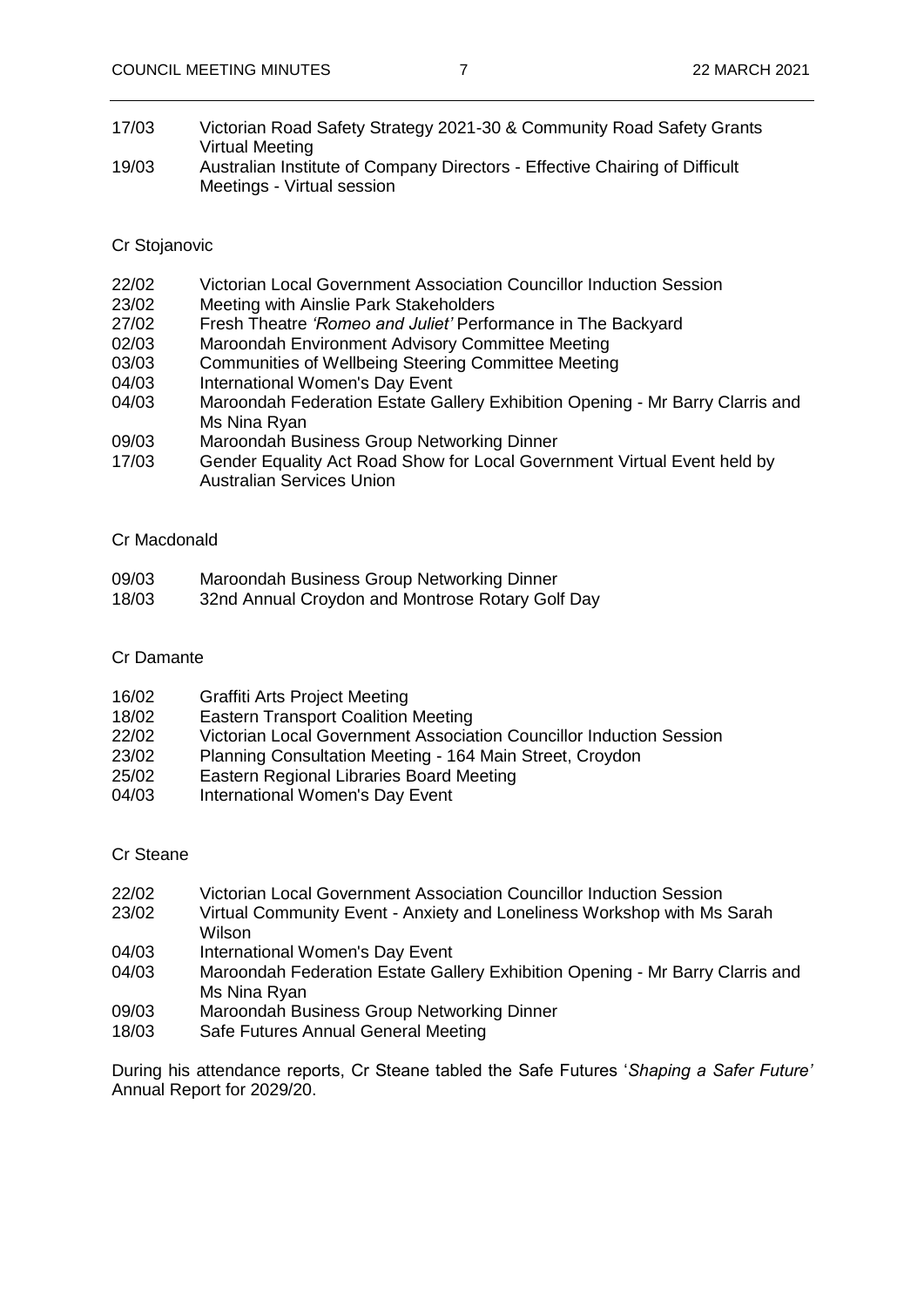|         | REPORTS OF COUNCILLOR BRIEFINGS                                                                   | ITFM <sub>2</sub> |
|---------|---------------------------------------------------------------------------------------------------|-------------------|
|         | MOVED CR STOJANOVIC, SECONDED CR MACDONALD                                                        | 20/21             |
|         | THAT COUNCIL RECEIVES AND NOTES THE PUBLIC RECORD OF THE FOLLOWING<br><b>COUNCILLOR BRIEFINGS</b> |                   |
| 1.      | <b>15 FEBRUARY 2021</b>                                                                           |                   |
| $2_{-}$ | <b>22 FEBRUARY 2021</b>                                                                           |                   |
| 3.      | <b>1 MARCH 2021</b>                                                                               |                   |

**4. 12 - 14 MARCH 2021**

**CARRIED**

| <b>COUNCILLOR REPRESENTATION REPORTS</b> |       |
|------------------------------------------|-------|
| MOVED CR STEANE, SECONDED CR GRAHAM      | 21/21 |

## **THAT COUNCIL RECEIVES AND NOTES MINUTES OF THE FOLLOWING:**

- **1. LOCAL GOVERNMENT SAFE CITIES NETWORK MEETING HELD ON 2 MARCH 2021**
- **2. MAROONDAH ENVIRONMENT ADVISORY COMMITTEE HELD ON THE 2 MARCH 2021**

|                                                             | <b>CARRIED</b> |
|-------------------------------------------------------------|----------------|
| Councillors who spoke to the motion - Crs Graham and Steane |                |

| 2021 ALGA NATIONAL GENERAL ASSEMBLY - MOTIONS | ITEM 4 |
|-----------------------------------------------|--------|
|                                               |        |

MOVED CR SYMON, SECONDED CR MACDONALD 22/21

**THAT COUNCIL SUBMITS THE FOLLOWING MOTION FOR CONSIDERATION AND DEBATE AT THE 2021 AUSTRALIAN LOCAL GOVERNMENT ASSOCIATION NATIONAL GENERAL ASSEMBLY OF LOCAL GOVERNMENT:**

#### *MOTION:*

#### *COVID FUNDING TO LOCAL GOVERNMENT*

*THAT THIS NATIONAL GENERAL ASSEMBLY CALLS UPON THE FEDERAL GOVERNMENT TO PROVIDE A ONE-OFF INCREASE IN THE AMOUNT OF FINANCIAL ASSISTANCE GRANTS MADE TO LOCAL GOVERNMENT FOR THE 2021/22 YEAR IN RECOGNITION OF THE SUBSTANTIAL COSTS INCURRED AND REVENUE LOSSES FOR ALL COUNCILS AS A RESULT OF THE COVID-19 PANDEMIC AND THE*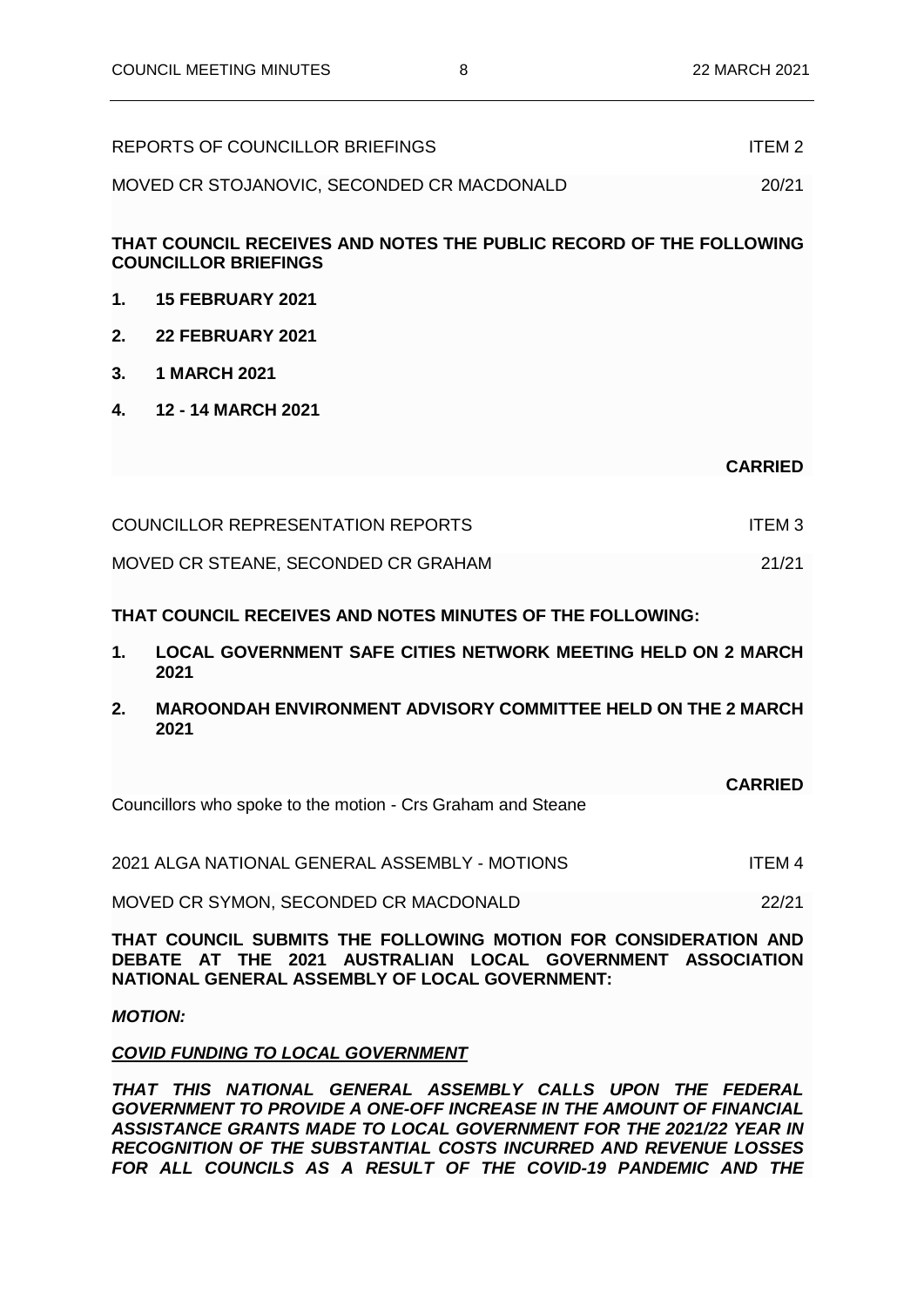#### *FINANCIAL IMPACTS OF THE RESULTANT FEDERAL, STATE AND TERRITORY GOVERNMENT RESTRICTIONS IMPOSED TO MITIGATE THE SPREAD OF THE DISEASE.*

**CARRIED**

Councillors who spoke to the motion - Cr Symon

#### **DIRECTOR STRATEGY & COMMUNITY**

| PROPOSED SPECIAL CHARGE SCHEME FOR SOLAR SAVERS<br><b>HOUSEHOLDS</b><br>ITFM 1 |       |
|--------------------------------------------------------------------------------|-------|
| MOVED CR DIB, SECONDED CR STEANE                                               | 23/21 |

#### **THAT COUNCIL**

- **1. GIVES NOTICE OF ITS INTENTION TO DECLARE A SPECIAL CHARGE IN ACCORDANCE WITH SECTION 163 OF THE** *LOCAL GOVERNMENT ACT* **1989 (ACT) AS FOLLOWS:** 
	- **i. A SPECIAL CHARGE IS DECLARED FOR THE PERIOD COMMENCING ON 31 AUGUST 2021, THE DAY ON WHICH COUNCIL ISSUES A NOTICE LEVYING PAYMENT OF THE SPECIAL RATE AND CONCLUDING ON THE TENTH ANNIVERSARY OF THAT DAY.**
	- **ii. THE SPECIAL CHARGE BE DECLARED FOR THE PURPOSE OF DEFRAYING ANY EXPENSE INCURRED BY COUNCIL IN RELATION TO THE PROVISION OF SOLAR ENERGY SYSTEMS ON RESIDENTIAL PROPERTIES PARTICIPATING IN THE SOLAR SAVERS SCHEME, WHICH PROJECT:**
		- − **COUNCIL CONSIDERS IS OR WILL BE A SPECIAL BENEFIT TO THOSE PERSONS REQUIRED TO PAY THE SPECIAL CHARGE (AND WHO ARE DESCRIBED IN SUCCEEDING PARTS OF THIS RESOLUTION); AND**
		- − **ARISES OUT OF COUNCIL'S FUNCTIONS OF ADVOCATING AND PROMOTING PROPOSALS WHICH ARE IN THE BEST INTERESTS OF THE COMMUNITY AND ENSURING THE PEACE, ORDER AND GOOD GOVERNMENT OF COUNCIL'S MUNICIPAL DISTRICT.**
	- **iii. THE TOTAL:**
		- − **COST OF PERFORMING THE FUNCTION DESCRIBED IN PARAGRAPH 1(II) OF THIS RESOLUTION BE RECORDED AS \$95,019.80; AND**
		- − **AMOUNT FOR THE SPECIAL CHARGE TO BE LEVIED BE RECORDED AS \$95,019.80, OR SUCH OTHER AMOUNT AS IS LAWFULLY LEVIED AS A CONSEQUENCE OF THIS RESOLUTION.**
	- **iv. THE SPECIAL CHARGE BE DECLARED IN RELATION TO ALL RATEABLE LAND DESCRIBED IN THE TABLE INCLUDED AS ATTACHMENT B TO THIS**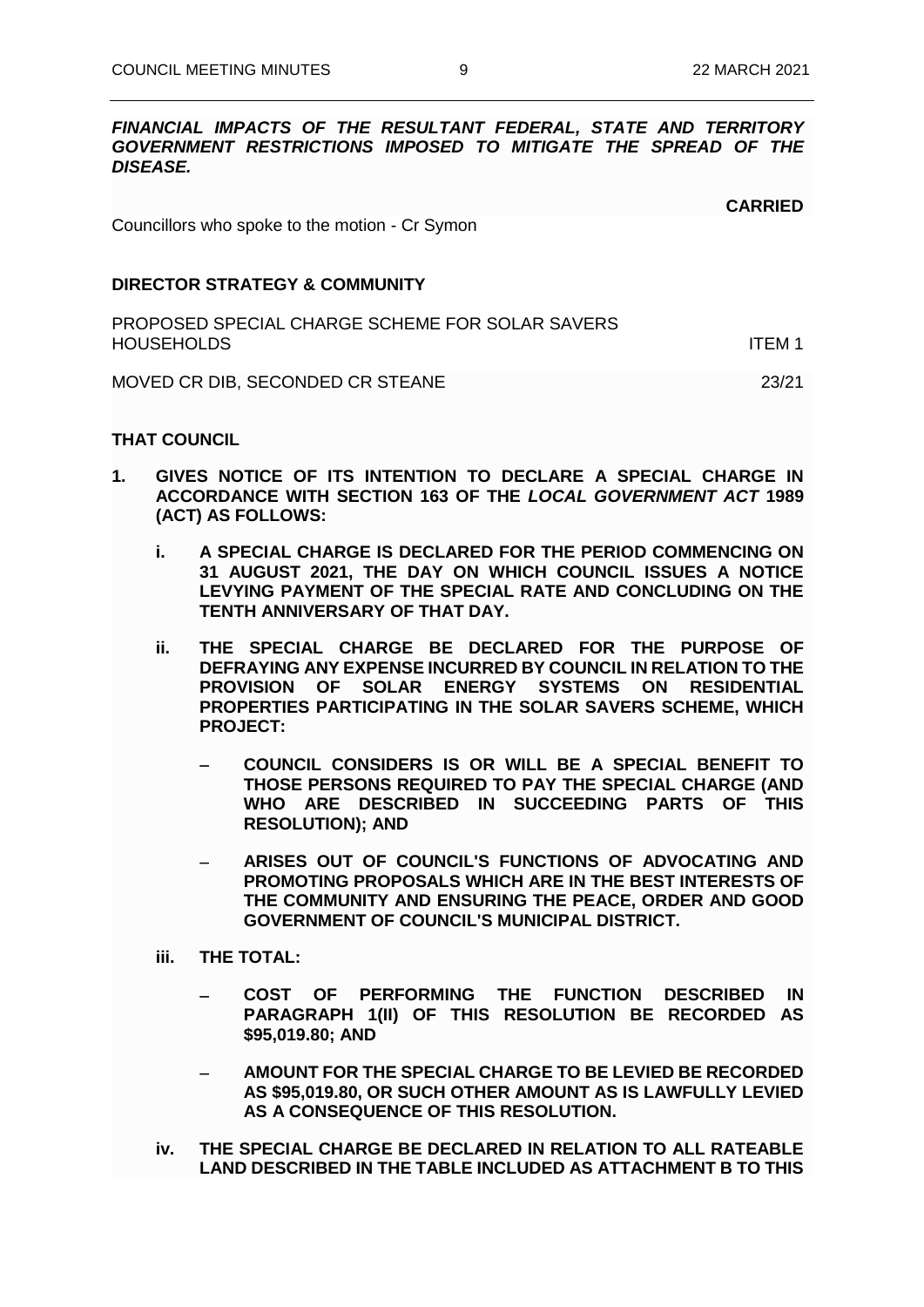**REPORT, IN THE AMOUNT SPECIFIED IN THE TABLE AS APPLYING TO EACH PIECE OF RATEABLE LAND.**

- **v. THE FOLLOWING BE SPECIFIED AS THE CRITERIA WHICH FORM THE BASIS OF THE SPECIAL CHARGE SO DECLARED:**
	- − **OWNERSHIP OF ANY LAND DESCRIBED IN PARAGRAPH 1(IV) OF THIS RESOLUTION.**
- **vi. THE FOLLOWING BE SPECIFIED AS THE MANNER IN WHICH THE SPECIAL CHARGE SO DECLARED WILL BE ASSESSED AND LEVIED:**
	- − **A SPECIAL CHARGE CALCULATED BY REFERENCE TO THE SIZE OF THE SOLAR ENERGY SYSTEM BEING INSTALLED AND THE PARTICULAR COSTS OF INSTALLATION AT EACH PROPERTY PARTICIPATING IN THE SOLAR SAVERS SCHEME, IN RESPECT OF WHICH A HOUSEHOLDER AGREEMENT HAS BEEN EXECUTED, TOTALLING \$95,019.80, BEING THE TOTAL COST OF THE SCHEME TO COUNCIL;**
	- − **TO BE LEVIED EACH YEAR FOR A PERIOD OF 8 YEARS.**
- **vii. HAVING REGARD TO THE PRECEDING PARAGRAPHS OF THIS RESOLUTION AND SUBJECT TO SECTION 166(1) OF THE ACT, IT BE RECORDED THAT THE OWNERS OF THE LAND DESCRIBED IN PARAGRAPH 1(IV) OF THIS RESOLUTION WILL, SUBJECT TO A FURTHER RESOLUTION OF COUNCIL, PAY THE SPECIAL CHARGE IN THE AMOUNT SET OUT IN PARAGRAPH 1(VI) OF THIS RESOLUTION IN THE FOLLOWING MANNER:**
	- − **PAYMENT ANNUALLY BY A LUMP SUM ON OR BEFORE ONE MONTH FOLLOWING THE ISSUE BY COUNCIL OF A NOTICE LEVYING PAYMENT UNDER SECTION 163(4) OF THE ACT; OR**
	- − **PAYMENT ANNUALLY BY FOUR INSTALMENTS TO BE PAID BY THE DATES WHICH ARE FIXED BY COUNCIL IN A NOTICE LEVYING PAYMENT UNDER SECTION 163(4) OF THE ACT.**

**CONSIDERS THAT THERE WILL BE A SPECIAL BENEFIT TO THE PERSONS REQUIRED TO PAY THE SPECIAL CHARGE BECAUSE THERE WILL BE A BENEFIT TO THOSE PERSONS THAT IS OVER AND ABOVE, OR GREATER THAN, THE BENEFIT THAT IS AVAILABLE TO PERSONS WHO ARE NOT SUBJECT TO THE PROPOSED SPECIAL CHARGE, AS A RESULT OF THE EXPENDITURE PROPOSED BY THE SPECIAL CHARGE, IN THAT THE PROPERTIES WILL HAVE THE BENEFIT OF A SOLAR ENERGY SYSTEM BEING INSTALLED.**

- **2. FOR THE PURPOSES OF HAVING DETERMINED THE TOTAL AMOUNT OF THE SPECIAL CHARGE TO BE LEVIED:**
	- **i. CONSIDERS AND FORMALLY RECORDS THAT ONLY THOSE RATEABLE PROPERTIES INCLUDED IN THE SOLAR SAVER SCHEME AS PROPOSED WILL DERIVE A SPECIAL BENEFIT FROM THE IMPOSITION OF THE SPECIAL CHARGE, AND THERE ARE NO COMMUNITY BENEFITS TO BE PAID BY COUNCIL; AND**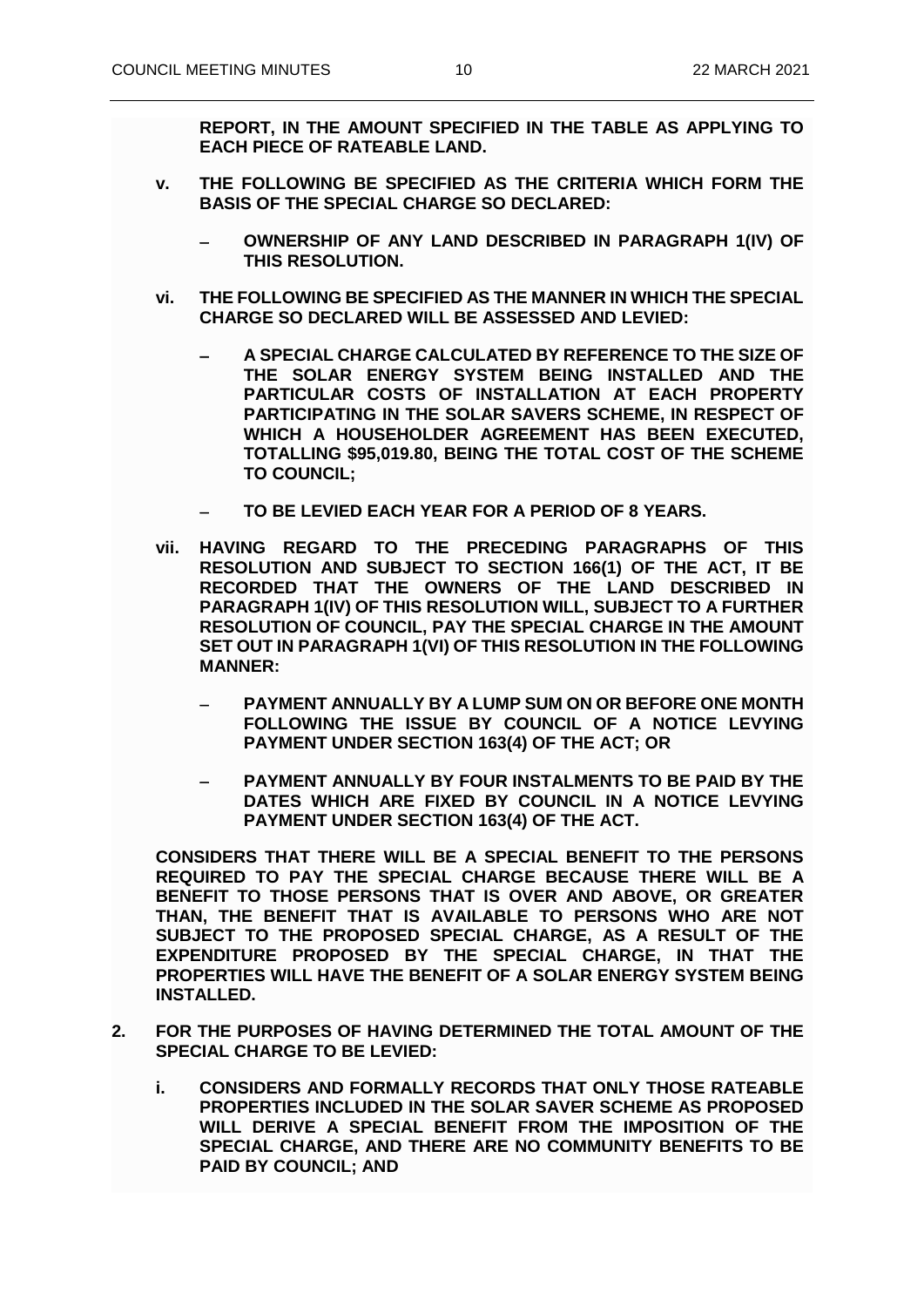- **ii. FORMALLY DETERMINES FOR THE PURPOSES OF SECTION 163(2)(A), (2A) AND (2B) OF THE ACT THAT THE ESTIMATED PROPORTION OF THE TOTAL BENEFITS OF THE SPECIAL CHARGE TO WHICH THE PERFORMANCE OF THE FUNCTION OR THE EXERCISE OF THE POWER RELATES (INCLUDING ALL SPECIAL BENEFITS AND COMMUNITY BENEFITS) THAT WILL ACCRUE AS SPECIAL BENEFITS TO THE PERSONS WHO ARE LIABLE TO PAY THE SPECIAL CHARGE IS 100%.**
- **3. GIVES PUBLIC NOTICE IN THE AGE NEWSPAPER OF COUNCIL'S INTENTION TO DECLARE, AT ITS ORDINARY MEETING TO BE HELD ON 26 APRIL 2021, THE SPECIAL CHARGE IN THE FORM SET OUT ABOVE.**
- **4. DETERMINES THAT SEPARATE LETTERS, ENCLOSING A COPY OF THIS RESOLUTION, ATTACHMENT C TO THIS REPORT AND THE PUBLIC NOTICE REFERRED TO IN PARAGRAPH 4 OF THIS RESOLUTION, ARE TO BE SENT TO THE OWNERS OF THE PROPERTIES INCLUDED IN THE SCHEME, ADVISING OF COUNCIL'S INTENTION TO LEVY THE SPECIAL CHARGE, THE AMOUNT FOR WHICH THE PROPERTY OWNER WILL BE LIABLE, THE BASIS OF CALCULATION OF THE SPECIAL CHARGE, AND NOTIFICATION THAT SUBMISSIONS AND/OR OBJECTIONS IN RELATION TO THE PROPOSAL WILL BE CONSIDERED BY COUNCIL IN ACCORDANCE WITH SECTIONS 163A, 163B AND 223 OF THE ACT.**
- **5. CONVENES A COMMITTEE FOR THE PURPOSES OF HEARING OF SUBMISSIONS, AT A DATE AND TIME TO BE FIXED, TO HEAR PERSONS WHO, IN THEIR WRITTEN SUBMISSIONS MADE UNDER SECTION 223 OF THE ACT, ADVISE THAT THEY WISH TO APPEAR IN PERSON, OR TO BE REPRESENTED BY A PERSON SPECIFIED IN THE SUBMISSION, AT A MEETING IN SUPPORT OF THEIR SUBMISSION.**
- **6. AUTHORISES THE CHIEF EXECUTIVE OFFICER OR HIS DELEGATE TO CARRY OUT ANY AND ALL OTHER ADMINISTRATIVE PROCEDURES NECESSARY TO ENABLE COUNCIL TO CARRY OUT ITS FUNCTIONS UNDER SECTIONS 163A, 163(1A), (1B) AND (1C), 163B AND 223 OF THE ACT**

| Councillors who spoke to the motion - Cr Graham                                                                           | <b>CARRIED</b>    |
|---------------------------------------------------------------------------------------------------------------------------|-------------------|
| MAROONDAH HEALTH & WELLBEING PLAN - YEAR 3 REPORT                                                                         | ITFM <sub>2</sub> |
| MOVED CR STOJANOVIC, SECONDED CR MACDONALD                                                                                | 24/21             |
| THAT COUNCIL NOTES PROGRESS MADE IN IMPLEMENTING YEAR 3 ACTIONS<br>FROM THE MAROONDAH HEALTH AND WELLBEING PLAN 2017-2021 |                   |

**CARRIED**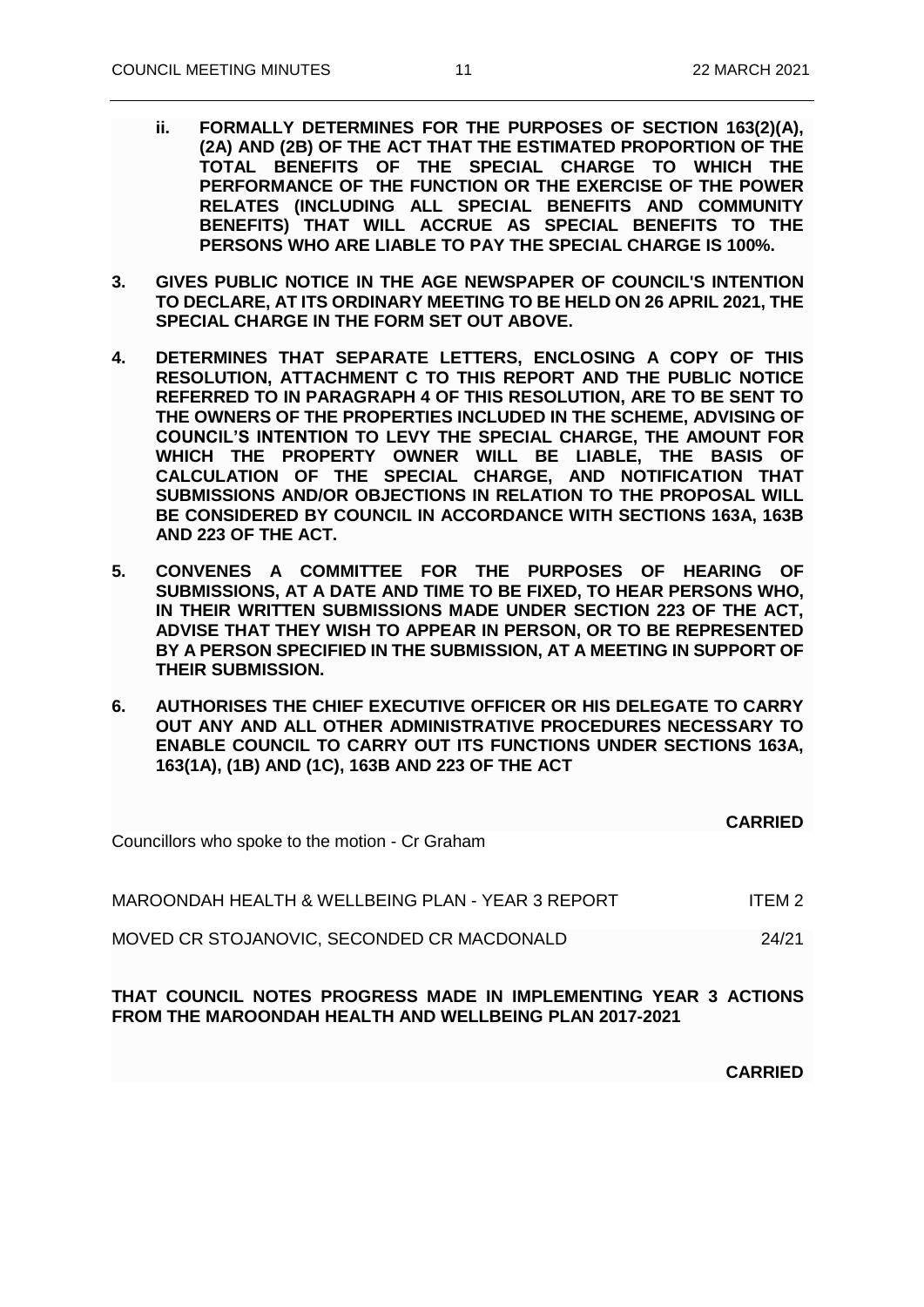|    | <b>BEDFORD PARK COMMUNITY GARDEN</b>                                                                                                                              | <b>ITEM3</b>   |
|----|-------------------------------------------------------------------------------------------------------------------------------------------------------------------|----------------|
|    | MOVED CR STOJANOVIC, SECONDED CR MACDONALD                                                                                                                        | 25/21          |
|    | <b>THAT COUNCIL</b>                                                                                                                                               |                |
| 1. | APPROVES THE DEED OF VARIATION TO THE LEASE WITH CENTRAL<br>RINGWOOD COMMUNITY CENTRE FOR THE PURPOSE OF ESTABLISHING THE<br><b>BEDFORD PARK COMMUNITY GARDEN</b> |                |
| 2. | SIGNS AND SEALS ALL REQUIRED DOCUMENTATION AS APPROPRIATE                                                                                                         |                |
|    | Councillors who spoke to the motion - Cr Spears                                                                                                                   | <b>CARRIED</b> |
|    | OVERVIEW OF THE BE KIND MAROONDAH CAMPAIGN                                                                                                                        | <b>ITEM4</b>   |
|    | MOVED CR STOJANOVIC, SECONDED CR GRAHAM                                                                                                                           | 26/21          |
|    | THAT COUNCIL ACKNOWLEDGES THE BE KIND MAROONDAH CAMPAIGN AND<br><b>ASSOCIATED ACHIEVEMENTS DURING THE 2020 CALENDAR YEAR</b>                                      |                |
|    | Councillors who spoke to the motion - Cr Spears                                                                                                                   | <b>CARRIED</b> |
|    | GREYFIELD RENEWAL AMENDMENTS C134 (RINGWOOD) AND<br>C136 (CROYDON SOUTH) - PUBLIC NOTICE UPDATE AND<br>PLANNING PANEL REQUEST                                     | <b>ITEM5</b>   |

MOVED CR LAMONT, SECONDED CR MACDONALD

**THAT COUNCIL, HAVING PREPARED AND EXHIBITED AMENDMENTS C134 AND C136 TO THE MAROONDAH PLANNING SCHEME UNDER SECTION 19 OF THE PLANNING AND ENVIRONMENT ACT 1987 AND RECEIVED AND CONSIDERED ALL WRITTEN SUBMISSIONS MADE IN RESPONSE TO AMENDMENTS C134 AND C136:**

- **1. REQUEST THAT THE MINISTER FOR PLANNING APPOINT AN INDEPENDENT PANEL UNDER PART 8 OF THE PLANNING AND ENVIRONMENT ACT 1987 TO CONSIDER ALL SUBMISSIONS TO AMENDMENTS C134 AND C136 TO THE MAROONDAH PLANNING SCHEME**
- **2. REFERS ALL SUBMISSIONS TO THE PANEL TO BE APPOINTED BY THE MINISTER FOR PLANNING, INCLUDING ANY LATE SUBMISSIONS**
- **3. ENDORSES THE RESPONSE TO SUBMISSIONS ATTACHED AT ATTACHMENTS 1 AND 2 TO THIS REPORT TO FORM THE BASIS OF COUNCIL'S SUBMISSION TO THE PANEL**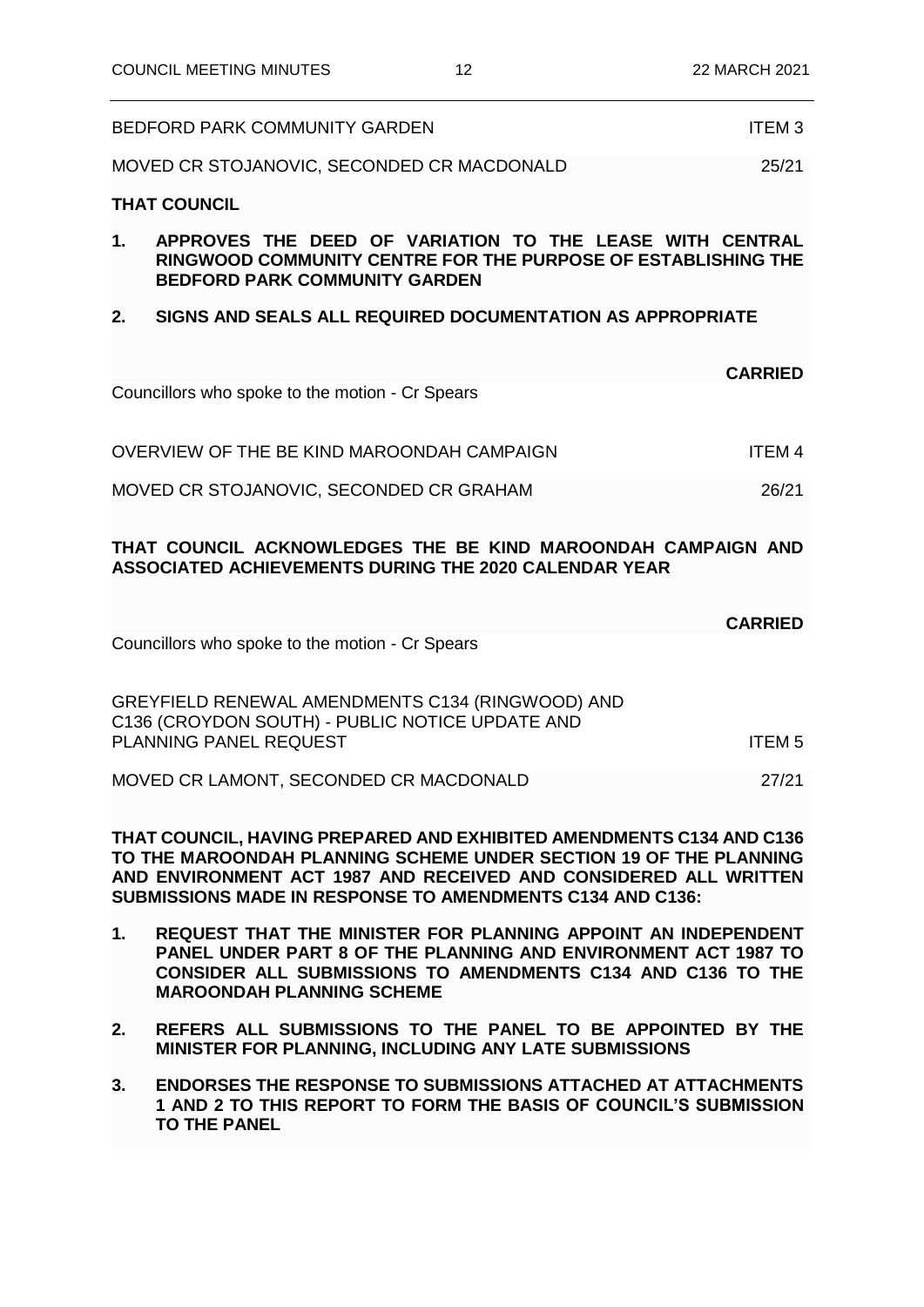## **4. DELEGATES THE DIRECTOR STRATEGY AND COMMUNITY TO CONSIDER ANY LATE SUBMISSIONS BEFORE REFERRING THEM TO THE PANEL**

## **5. ADVISES ALL SUBMITTERS OF COUNCIL'S RESOLUTION**

| Councillors who spoke to the motion - Cr Lamont |  |  |  |
|-------------------------------------------------|--|--|--|
|                                                 |  |  |  |
|                                                 |  |  |  |

ENVIRONMENTALLY SUSTAINABLE DEVELOPMENT LOCAL POLICY AMENDMENT C137MARO - ADOPTION OF THE AMENDMENT ITEM 6

MOVED CR GRAHAM, SECONDED CR DIB 28/21

**THAT COUNCIL HAVING PREPARED AND EXHIBITED AMENDMENT C137MARO TO THE MAROONDAH PLANNING SCHEME UNDER SECTION 19 OF THE PLANNING AND ENVIRONMENT ACT 1987, AND HAVING RECEIVED AND CONSIDERED ALL WRITTEN SUBMISSIONS, ADOPT AMENDMENT C137MARO AND SUBMIT IT TO THE MINISTER FOR PLANNING FOR APPROVAL**

Councillors who spoke to the motion - Cr Graham

## **DIRECTOR DEVELOPMENT & AMENITY**

| THAT COUNCIL ADOPTS THE MAROONDAH COVID-19 RECOVERY PLAN                               |               |
|----------------------------------------------------------------------------------------|---------------|
| MOVED CR STOJANOVIC, SECONDED CR STEANE                                                | 29/21         |
| MAROONDAH COVID-19 RECOVERY PLAN: STRONGER TOGETHER<br>- OUR WAY FORWARD FROM COVID-19 | <b>ITEM 1</b> |

**CARRIED**

**CARRIED**

## **DOCUMENTS FOR SEALING**

Nil

## **MOTIONS TO REVIEW**

Nil

**CARRIED**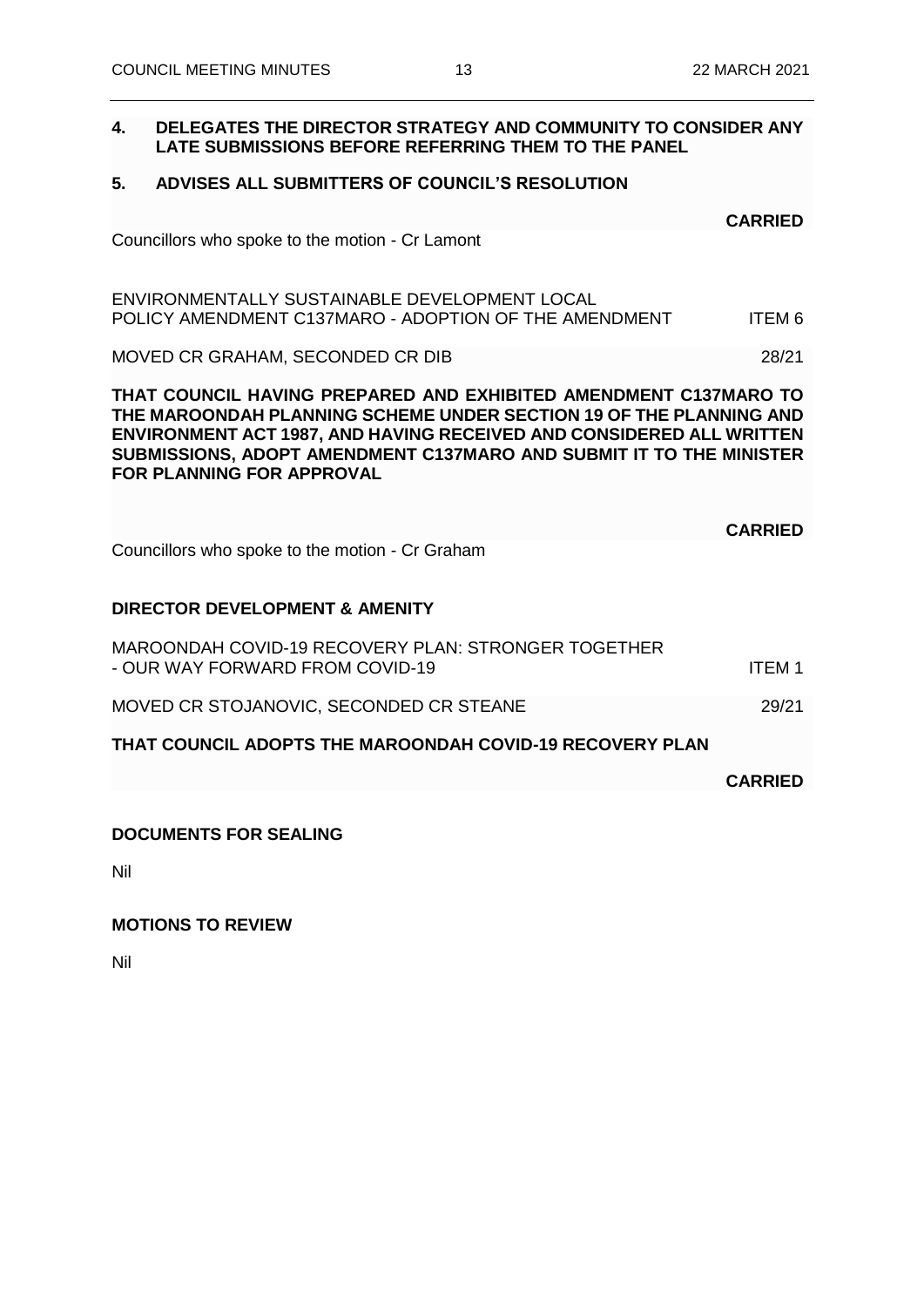## **LATE ITEMS**

THE CHIEF EXECUTIVE OFFICER ADVISED THAT CR STEANE WISHED TO RAISE A LATE ITEM, REQUESTING A LETTER UNDER SEAL FOR IMPENDING RETIREMENT OF MR STEPHEN ONANS

MOVED CR LAMONT, SECONDED CR SYMON 30/21

**WITH LEAVE OF COUNCIL, CR STEANE REQUESTED THAT THIS MATTER BE DEALT WITH AS A LATE ITEM, FOLLOWING A LETTER UNDER SEAL FOR MR STEPHEN ONANS TO BE PREPARED**

## **REQUESTS / LEAVE OF ABSENCE**

LEAVE OF ABSENCE - CR LAMONT - 26 APRIL 2021

MOVED CR DIB, SECONDED CR GRAHAM 31/21

**CR LAMONT REQUESTED LEAVE OF ABSENCE FOR THE NEXT COUNCIL MEETING, 26 APRIL 2021**

**IN CAMERA**

MOVED CR DIB, SECONDED CR SYMON 32/21

**THAT THE FOLLOWING MATTERS BE DEALT WITH IN CAMERA PURSUANT TO S66(1) AND S66(2)(A) OF THE LOCAL GOVERNMENT ACT 2020, BECAUSE THE REPORTS CONTAIN INFORMATION THAT IS CONFIDENTIAL IN ACCORDANCE WITH S3(1) OF THE LOCAL GOVERNMENT ACT 2020.**

DIRECTOR OPERATIONS, ASSETS & LEISURE

ITEM 1 TENDER EVALUATION REPORT - CONTRACT 20982 CLEANING SERVICES FOR OPERATIONS CENTRE, PUBLIC TOILETS & BARBEQUES

*Reason: This report contains Council business information, being information that would prejudice the Council's position in commercial negotiations if prematurely released. This information is confidential in accordance with s3(1)(a) of the Act. This ground is applied because the information, if publicly released at the time, is likely to be inappropriately detrimental to the Council or any person.*

**CARRIED**

**CARRIED**

**CARRIED**